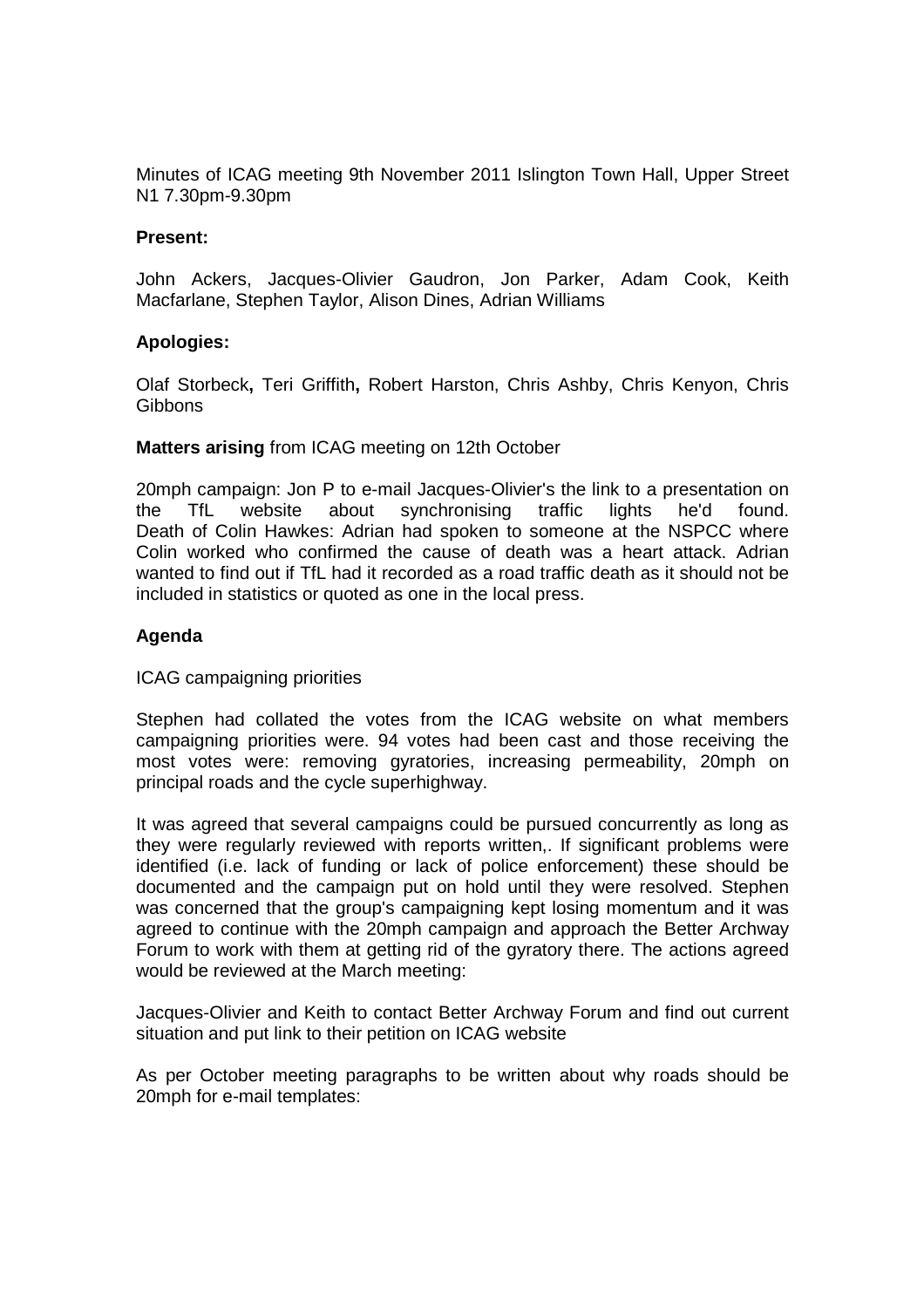John - Highbury Grove, Alison - Blackstock Road, Stephen - Seven Sisters, David - Junction Road, Adrian - Upper Street and Jacques-Olivier Hillmarton Road John would set up a Google document for everyone to add to and e-mail the ICAG group with an example paragraph asking for more volunteers.

### Cyclists' safety at King's Cross

Alison had e-mailed Camden Cyclists offering ICAG support for any campaigning work they're doing. The meeting thanked Olaf (in his absence) for getting ICAG's floral tribute when the white bike to the memory of Deep Lee had been installed. Adam raised the Camden/Islington redevelopment of the Royal Mail Mount Pleasant site. The planning brief is under consultation and Keith agreed to respond on behalf of ICAG and ask for the encouragement of active travel and facilities for cyclists to be included in the plans.

#### Canal towpath

The meeting with ICAG members and British Waterways on 25th October was well attended and there were useful discussions with British Waterways who confirmed they will not ban cycling from the towpath but their statute gives pedestrians priority. Alison and Chris Kenyon attended a meeting with other groups (Living Streets, Hanover School, Friends of Regent Canal) and BW asked for comments on a draft letter about the current situation on the towpath and what it was planning. Alison had circulated it to those ICAG members attending the canal meeting, replied with some comments and had agreed that ICAG would be a signatory.

## ICAG response to draft Transport Strategy

The meeting thanked John, Jon and Alison for submitting the ICAG response and sending a letter to the Islington Tribune. John was concerned that the targets for increasing cycling in Islington were minimal and agreed with Tom Bogdanovic, who represents CTC locally, that this is a serious issue as capacity for cycling infrastructure (i.e. cycle parking) will not increase at the rate needed. Islington seemed to have lost the positive direction it had for green travel and more sympathetic councillors needed to be identified. ICAG members should be encouraged to start a letter writing campaign to the local press highlighting the lack of cycle parking at workplaces, public transport hubs etc. Adam said that the Islington Core Strategy, adopted in February 2011, had included a number of points he had submitted on behalf of ICAG and referred to the borough's Cycle Action Plan. He felt cross referencing to parts of these documents could be helpful when pursuing ICAG aims. Adam had received notification of consultation on Development Management Policies (guidelines for making decisions on planning applications) was taking place and he would draft and circulate a response on behalf of ICAG.